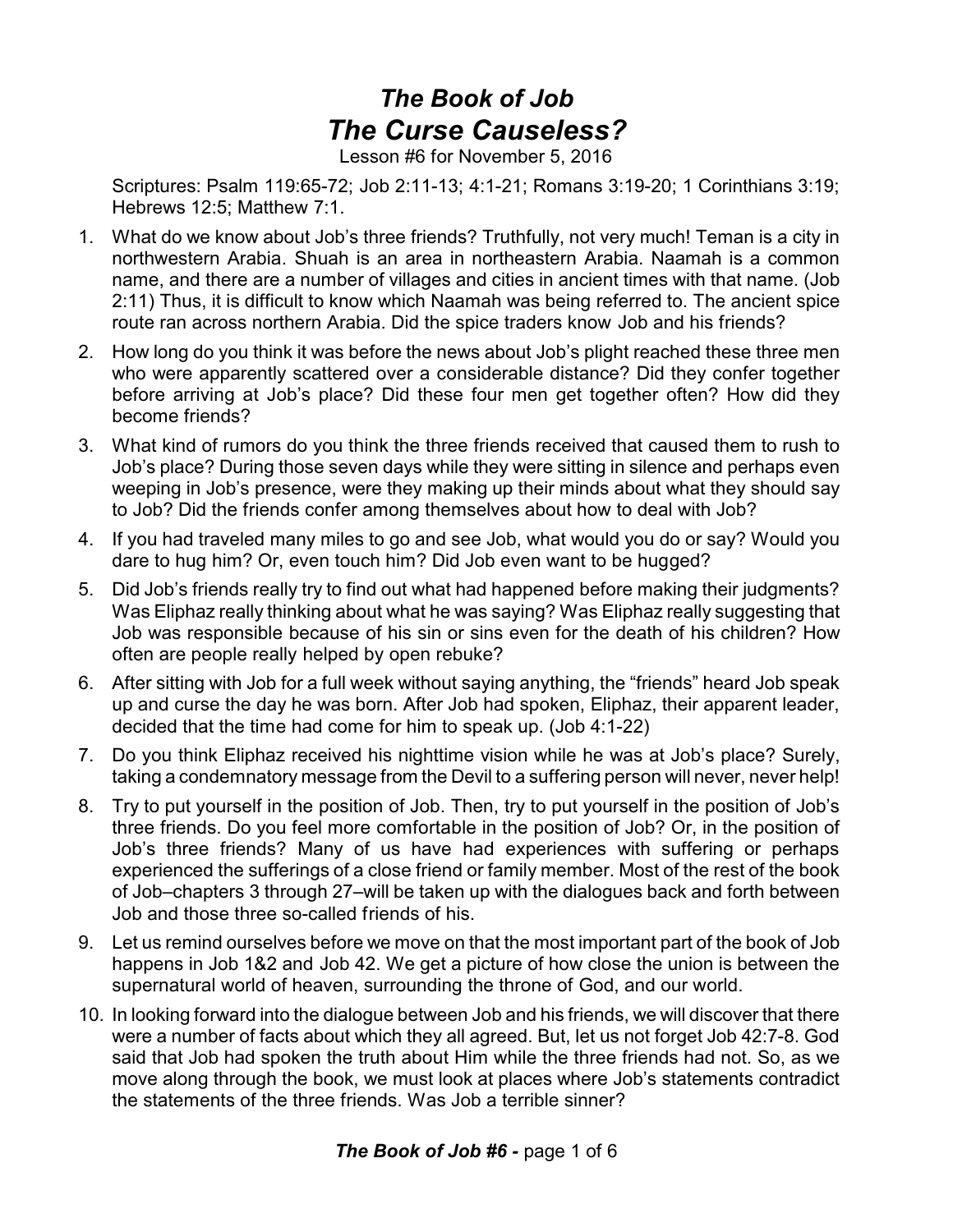- 11. Is there ever a time when God punishes not out of vengeance but for discipline? Read Psalm 119:65-72. Does God ever lose control of His emotions?
- 12. When adversity comes, is it easy for us to tell when it is a result of our own behavior or some action by God? Is it easy to accept discipline even at God's hands?
- 13. It should be easy for us to recognize that we live in a sinful world; and therefore, trouble will come. Could it even be possible that righteous people suffer more than the wicked?

**2 Timothy 3:12** (*GNB*): "Everyone who wants to live a godly life in union with Christ Jesus will be persecuted."

Is that still true in our day?

14. How do you expect the experience of Job to compare with the experience of the righteous at the end of time? Satan hated Job because Job was a living example that serving God was not an impossibility. Throughout history, there have been many who have proved Satan wrong by relying totally upon their relationship with God. The righteous will be living those kinds of lives on this earth just before Jesus comes. (See Revelation 14:1-5; 15:2.) They, too, will stir up Satan's wrath, and he will do all he can to destroy them.

> **Unselfishness, the principle of God's kingdom, is the principle that Satan hates; its very existence he denies.** From the beginning of the great controversy he has endeavored to prove God's principles of action to be selfish, and he deals in the same way with all who serve God. **To disprove Satan's claim is the work of Christ and of all who bear His name.**—Ellen G. White, *Education* 154.3. [Bold type is added.]

15. Which part of the attacks on Job wore him down the most? Was it the events recorded in first two chapters that caused Job's biggest problems? Or, was it the accusations of his "friends"–the "theologians"? Look at *Desire of Ages* 471.

> It was generally believed by the Jews that sin is punished in this life. Every affliction was regarded as the penalty of some wrongdoing, either of the sufferer himself or of his parents. It is true that all suffering results from the transgression of God's law, but this truth had become perverted. **Satan, the author of sin and all its results, had led men to look upon disease and death as proceeding from God,–as punishment arbitrarily inflicted on account of sin. Hence one upon whom some great affliction or calamity had fallen had the additional burden of being regarded as a great sinner.**

> Thus the way was prepared for the Jews to reject Jesus. He who "hath borne our griefs, and carried our sorrows" was looked upon by the Jews as "stricken, smitten of God, and afflicted;" and they hid their faces from Him. Isaiah 53:4, 3.

> **God had given a lesson designed to prevent this. The history of Job had shown that suffering is inflicted by Satan, and is overruled by God for purposes of mercy. But Israel did not understand the lesson. The same error for which God had reproved the friends of Job was repeated by the Jews in their rejection of Christ.**—Ellen G. White, *The Desire of Ages* 471.1-3. [Bold type is added.]

16. Notice how Ellen White used Isaiah 53 in this context! Ellen White went on to say that the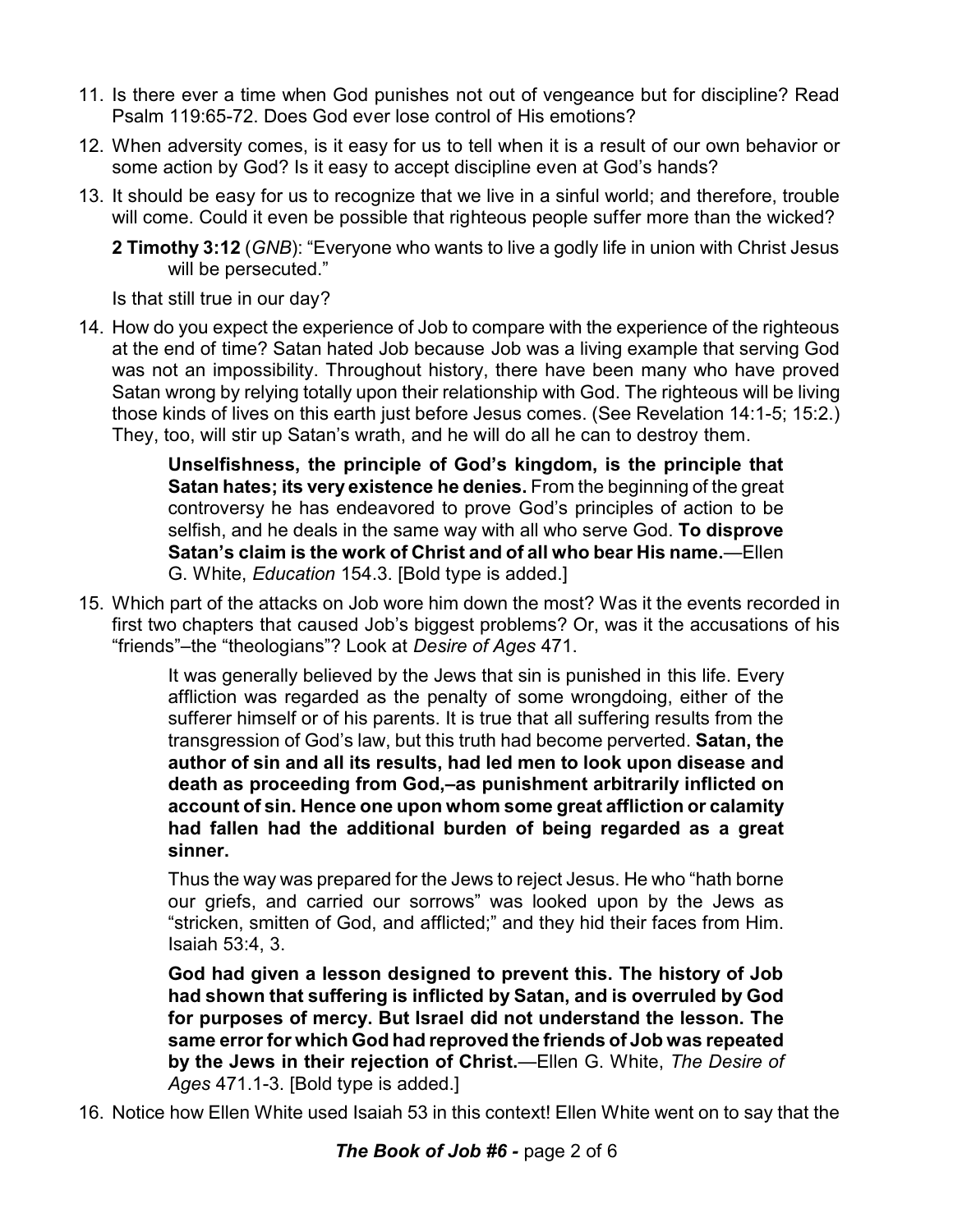Jews had not understood the book of Job! The book of Job is not just a question about one man's suffering! Instead, Job is about a basic issue in the great controversy! Could this be part of what will trouble the people of God in the end? Something that was going on in the life of Job was impacting what happened around the throne of God in heaven. Will a similar situation also be true in the time of the end?

- 17. Read Job 4:1-11. Is it true that God always rewards the righteous and punishes the wicked? After observing Job for a full week and realizing to a considerable extent how much he was suffering, would you dare to say, "You must have deserved this"? Job's friends were certain that Job's suffering came directly from God.
- 18. Read Job 4:12-21. What kind of experience was it that Eliphaz had? In light of the information we have from Job 1&2, would you say that his supernatural revelation–something perhaps even miraculous that happened to Eliphaz–represents Satan's view? Or, God's view?
- 19. What kind of picture of God did Eliphaz and his friends have? Was it more like the real God that we know? Or, more like Satan's misrepresentations? Remember that Satan often succeeds in his accusations of God because he mixes truth and error.

The problem with Eliphaz's words isn't just the questionable theology; the bigger issue is his insensitivity to Job and all that he is going through.—*Adult Sabbath School Bible Study Guide* for Monday, October 31.

- 20. Would you agree that Eliphaz's insensitivity was a bigger problem than his bad theology?
- 21. In this lesson we will consider Eliphaz's first response to Job. Look at Job 4:17. Compare the *NKJV* translation and the *Good News Bible* translation. Which one makes more sense to you?

**Job 4:17 (***NKJV***): " ' "Can a mortal be more righteous than God? Can a man be more pure than his Maker?" ' "**

**Job 4:17 (***GNB***): " 'Can anyone be righteous in the sight of God or be pure before his Creator?' "** [Bold type is added.]

- 22. Should we be using as a key text or memory verse a statement from the midst of a nightmare made by a ghost or apparition–no doubt, from Satan himself–who appeared to a theologian whom God said had erroneous ideas? (See Job 4:17.) Could such words be considered as inspired Scripture? What was it that Eliphaz was using to support his arguments? Who do you think appeared to him? Have you ever heard a story begin: "I woke up, and there was someone standing at the foot of my bed ..."? **Eliphaz wanted to impress Job with the miraculous. Did that give his statements authority? Notice that this "ghost" directly challenged God's statements about Jobas recorded in Job 1&2!** (Job 4:18-19) The whole book of Job is about God's trust in Job because He was able to judge Job correctly! How often do we hear people try to get us to believe falsehood by supporting it with the miraculous? How many television evangelists in our day are claiming miraculous healings and other miraculous actions to support their claims about their interpretation of the Bible and their own teachings?
- 23. The incredible thing about Eliphaz's speech is that he honestly seemed to believe that he was defending the character of God! Could words almost directly quoted from the Devil defend the character of God?
- 24. As we have already noted, some of what Eliphaz said was very true. Compare Psalm 103:14; Isaiah 64:7; and Romans 3:19-20. It is true that our lives on this earth are very *The Book of Job #6 -* page 3 of 6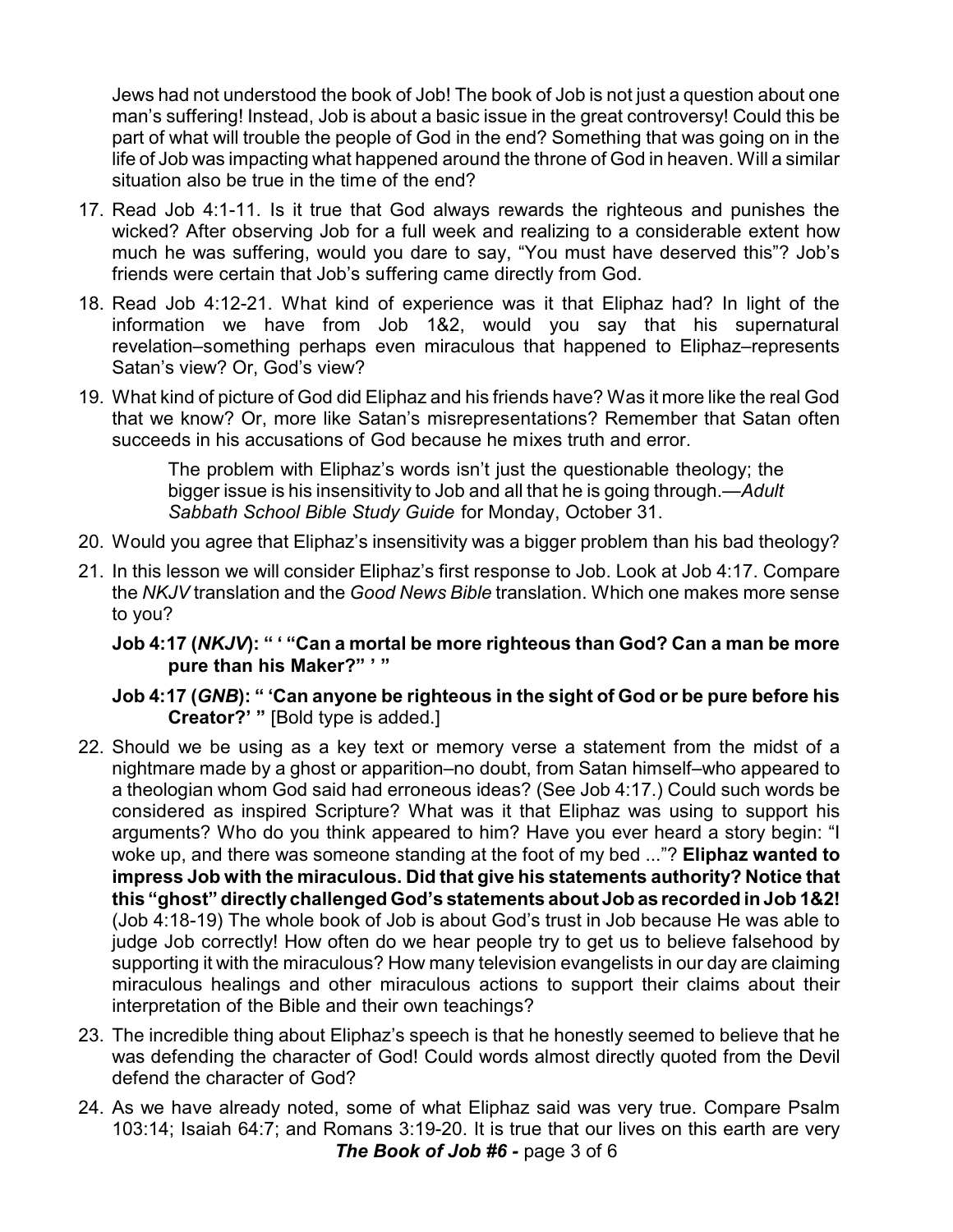temporary in comparison to eternity. By mentioning that fact, does it make Eliphaz's statements "very sound theology" as our *Bible Study Guide* suggests? Or, is it error?

- 25. Review again Job 4:17 in the *NKJV*. Was anyone trying to suggest that any man could be more righteous than God? That is not the question in the book of Job. The question in the book of Job was/is: "Could a human being be truly righteous in the sight of God?" The Devil emphatically said, "No"; but, God had already said, "Yes." Eliphaz's statements were directly reflecting the thoughts of the Devil.
- 26. Is the Devil capable of sending visions to us in the night?
- 27. How does the position of Eliphaz in these two chapters compare with the teachings of the Pharisees and the scribes in Jesus's day?
- 28. Read Psalm 37:10; Proverbs 26:2; Luke 1:52; 1 Corinthians 3:19; and Psalm 34:6. Do any of these passages reflect Job's situation? We will see repeatedly throughout the book of Job that both Job and his friends recognized that, ultimately, God is sovereign. That is not one of the areas over which Job and his friends disagreed.
- 29. There are a number of things which Eliphaz said which are ultimately true. The part that should worry us are the statements he made that were not true! Which are those? Do we believe that a God of justice must punish evil? Or, does evil bring its own "punishment"? (Galatians 6:7) After reading Job 1&2, could we honestly say that it was God who was punishing Job? So, can you pick out the errors in Eliphaz's comments?
- 30. While it is true that all suffering is ultimately the result of sin–after all, it was God's plan that we should all still be living in the Garden of Eden–Eliphaz had no evidence whatsoever for his conclusions! He was going on pure speculation and assumptions!
- 31. Read Job 5:27 (*GNB*): "Job, we have learned this by long study. It is true, so now accept it." What argument was Eliphaz making? This is a very common argument given by people to support their views, rightly or wrongly. The claim, ultimately, is that everyone knows that what I am saying is correct! Therefore, I don't need to provide any evidence!
- 32. How often do people appeal to experience or research without presenting the evidence? It has been said: "No one can go down so deep, and stay down so long, and come up so dry, as a theologian!"

The Bible with its precious gems of truth was not written for the scholar alone. On the contrary, it was designed for the common people; and the interpretation given by the common people, when aided by the Holy Spirit, accords best with the truth as it is in Jesus. The great truths necessary for salvation are made clear as the noonday, and none will mistake and lose their way except those who follow their own judgment instead of the plainly revealed will of God.—Ellen G. White, *Testimonies, vol. 5*, 331.2 (1885). Compare *Signs of the Times*, July 11, 1906, par. 1.

- 33. We must learn to make up our minds for ourselves! Doesn't that mean asking a lot of questions and evaluating the answers, comparing them with Scripture? How will we be able to survive the time of the end unless we can do that?
- 34. How often do we bring trouble upon ourselves by our own actions? See James 1:13-14.

No truth does the Bible more clearly teach than that what we do is the result of what we are. To a great degree the experiences of life are the fruition of our own thoughts and deeds.—Ellen White, *Education* 146.2; *CC* 10.3.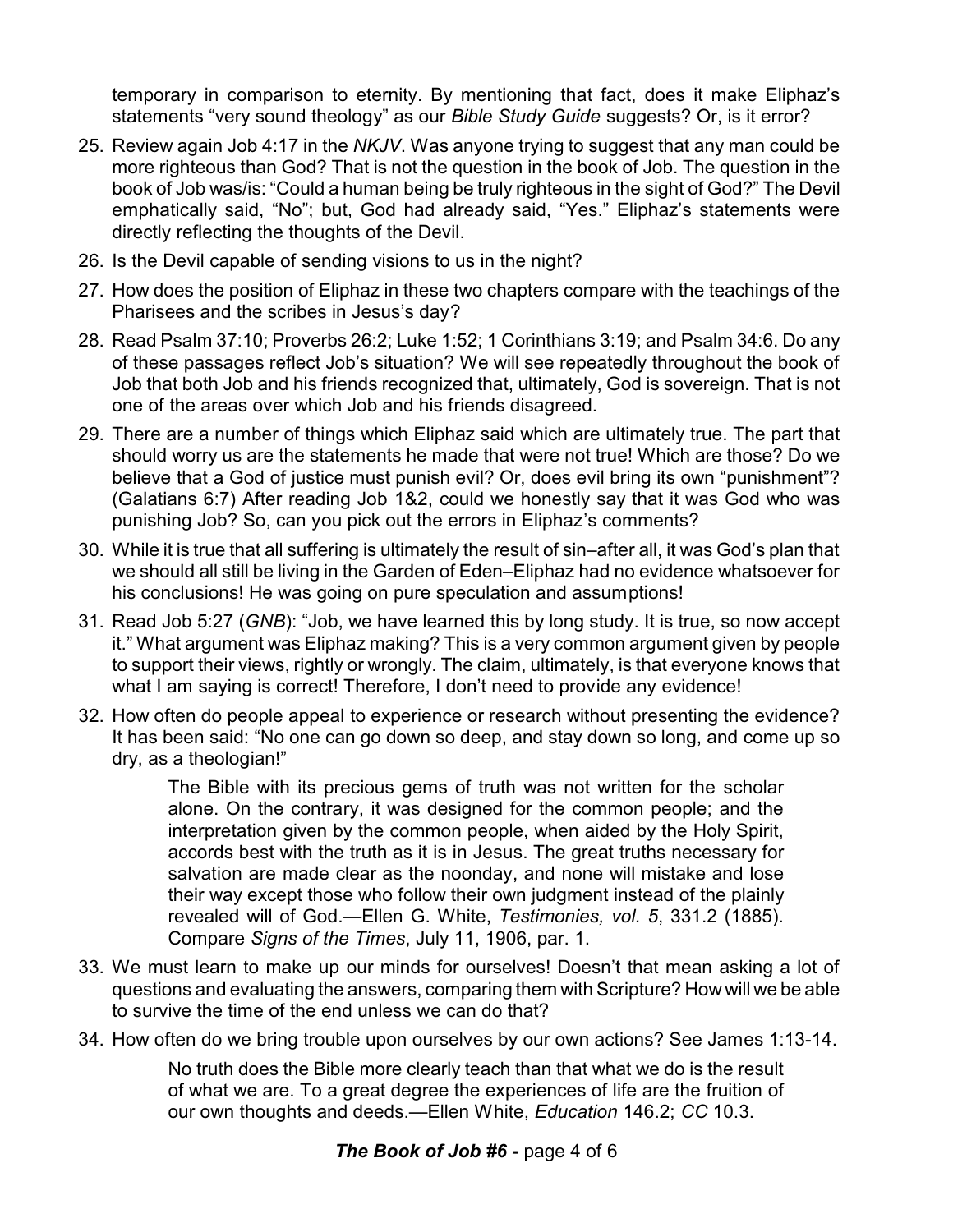- 35. God had said that Job was blameless and upright. (See Job 1:1,8; 2:3.) Would a righteous God turn around and punish such a person?
- 36. Do you think it helped Job in any way to hear that scathing rebuke from Eliphaz? How much better would it have been if Eliphaz had read the following quotation from Ellen White before giving his speech?

How little do we enter into sympathy with Christ on that which should be the strongest bond of union between us and Him–compassion for depraved, guilty, suffering souls, dead in trespasses and sins! **The inhumanity of man toward man is our greatest sin.** Many think that they are representing the justice of God while they wholly fail of representing His tenderness and His great love. Often the ones whom they meet with sternness and severity are under the stress of temptation. Satan is wrestling with these souls, and harsh, unsympathetic words discourage them and cause them to fall a prey to the tempter's power.—Ellen G. White, *The Ministry of Healing* 163.2; *GW* 140.3. [Bold type is added.]

- 37. Are we ever given the responsibility of judging others? In Corinthians Paul suggested that the church must deal with open sinners. However, generally, we should leave the judging to God. (Matthew 7:1-2; Romans 2:1-3; 1 Corinthians 4:5)
- 38. Even if Eliphaz had been right and even if Job had somehow brought at least some of his punishment upon himself, was a scathing rebuke really necessary? As a human family, we entered into the great controversy over the character and government of God by our own sinning. If there were a significant number of people living in our day who were as righteous as Job, wouldn't Christ return to take them home?
- 39. It is very interesting to note as in the quotation from Ellen White above that the Pharisees in their attitudes toward Jesus made the same mistake that Job's three friends had made. They accused Jesus of all sorts of things that were not true. But, they believed that they were representing God!
- 40. In relating to someone who is suffering, how can we know that our words are words that Jesus might have used? Is it always possible to be certain that we are doing what Jesus would have done? Could we ever be accused of more correctly representing the Devil instead of God?
- 41. If Jesus had been there to comfort Job, what would He have done and said? He certainly would not have echoed the sentiments of the Devil!
- 42. Have you ever felt that it was your Christian duty to judge someone else? Did you go to that person and speak to him/her directly?
- 43. We know so little about the reasons why someone else might be suffering that it is very unlikely that we could judge them correctly. In that light, we should be very cautious and very sympathetic.
- 44. In some places, the Bible encourages exhortation among Christians. Is exhorting someone to do better the same as judging him/her unfairly without even knowing the cause of his/her problems?
- 45. Surely, this lesson would teach us that if we ever feel that it is necessary to judge or rebuke the sins of another, we should be extremely cautious, if possible, using only the words of Scripture.